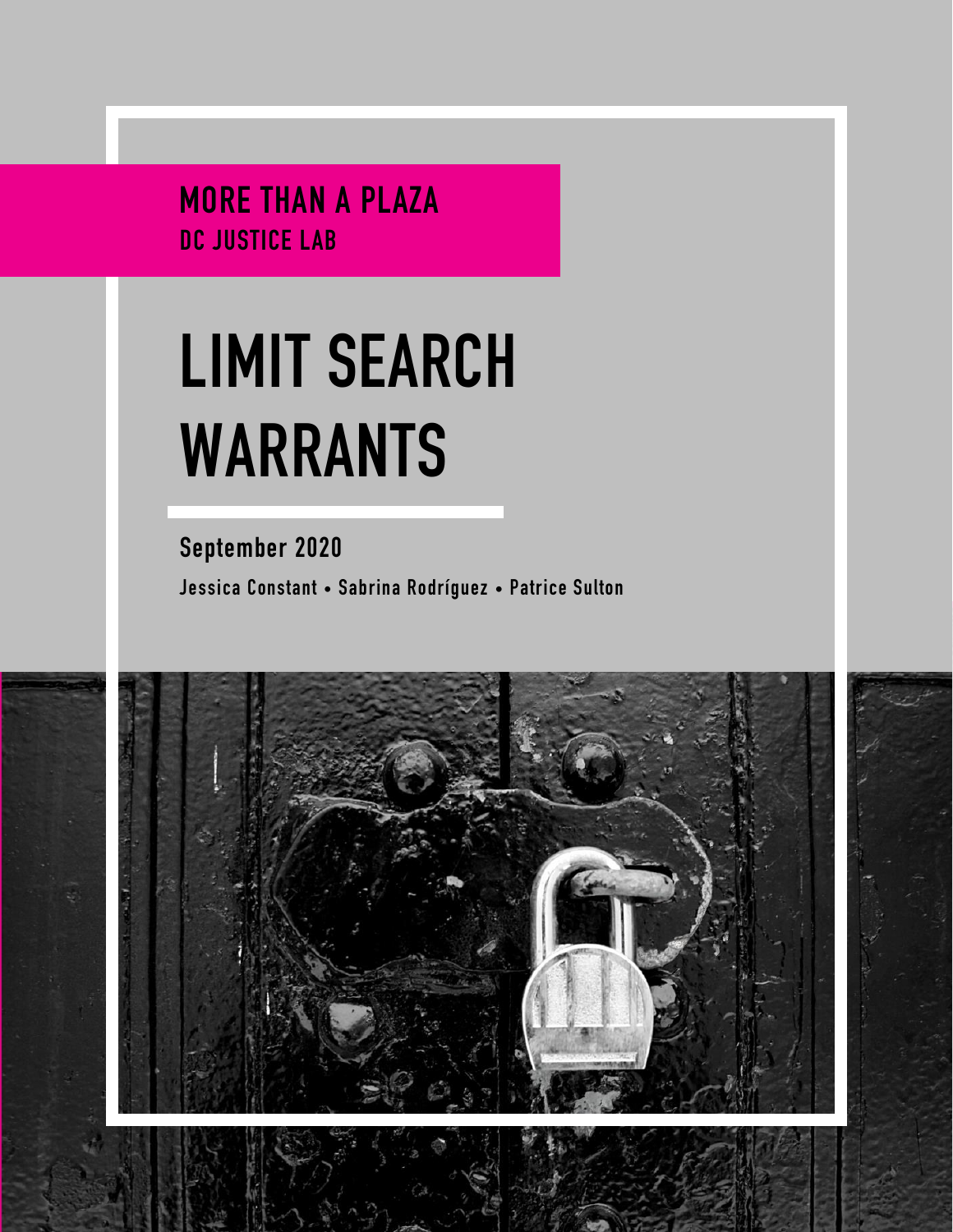### **Limit Search Warrants**

The recent symbolic gestures and budget redistribution in Washington D.C. are not enough to address these systematic abuses in policing practices, which disproportionately impact Black and Hispanic communities. Of the many issues present in D.C. policing, search warrants executions rank high on the list of practices that must be amended to protect the citizens of the District. Breonna Taylor's killing opened a new conversation about the use and abuse of search warrants, <sup>1</sup> but few people have called for drastically limiting police invasions to prevent unnecessary violence. Current search warrant practices cause emotional and physical injuries, massive property damage, and death throughout the country, and Washington D.C. is no exception. Current search practices in Washington, D.C. have little connection to public safety and have frequently served only to terrorize citizens in their homes.

Alec Karakatsanis, whose organization filed seven successive lawsuits against the District for misconduct during search warrants, stated, ["\[W\]e](https://twitter.com/equalityAlec/status/1309145738627223553?s=20)  [informed DC government that](https://twitter.com/equalityAlec/status/1309145738627223553?s=20) **99.2%** of these [illegal search warrant raids were](https://twitter.com/equalityAlec/status/1309145738627223553?s=20) **against Black [families](https://twitter.com/equalityAlec/status/1309145738627223553?s=20)**…"<sup>2</sup>



One of our clients was an 11-year-old Black child who was taking a shower when DC police burst into her bathroom, pulled back the curtain, and pointed guns at her naked body. Police said that they found a little marijuana on her father (who didn't live there) two weeks earlier.

With limited accountability and the broad latitude given to police officers, search warrants are easy to obtain and easy to abuse at all steps in the process. Current search warrant practices not only fail at gathering evidence (the rationale behind warrants) but also actively make the D.C. community less safe.<sup>3</sup> As a result, many of the Metro Police Department's ("MPD") abusive tactics only face scrutiny when victims bring civil suits against the MPD. Even when citizens can bring complaints, [many are unable to get compensation for property damage or the violence](https://www.washingtonpost.com/sf/investigative/2016/03/05/probable-cause/)<sup>4</sup> they faced as a result of the search warrant.

### **I. Standard of Proof – Probable Cause and Judicial Charity:**

# **["Police are going to push the limit…and these types of warrants are counter to](https://www.washingtonpost.com/sf/investigative/2016/03/05/probable-cause/)  [what the Fourth Amendment is about."](https://www.washingtonpost.com/sf/investigative/2016/03/05/probable-cause/)<sup>5</sup>**

Under the Fourth Amendment of the U.S. Constitution<sup>6</sup>, warrants (be they issued for an arrest or a search) require a showing of probable cause.<sup>7</sup> This requirement is the core substantive constraint on police power in the United States<sup>8</sup>, the line between privacy and security and, sometimes violent, police intrusion. However, what is necessary to show probable cause is, at best, murky and uncertain, allowing courts to use broad discretion in deciding when to grant a search warrant in an individual case.<sup>9</sup> The standard for obtaining a search warrant under the probable cause framework must be narrowed in the District to allow search warrants only upon a strong showing of evidence, based on reasonable due-diligence, by requesting officers.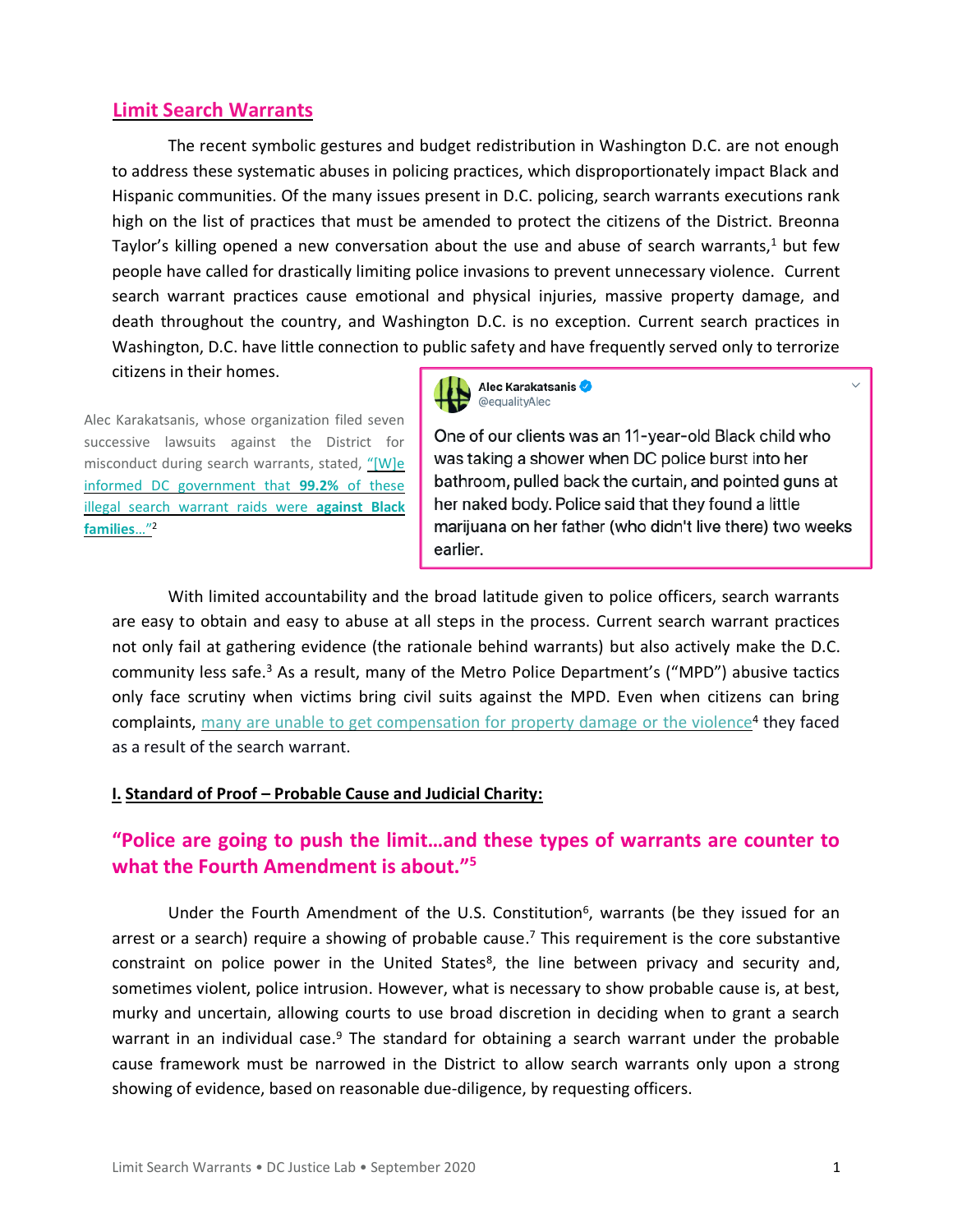The current working "definition" of probable cause is imprecise and, therefore, is not useful in the modern application of the Fourth Amendment. <sup>10</sup> The Supreme Court has neglected to articulate a usable framework, stating that "the probable-cause standard is incapable of precise definition or quantification into percentages because it deals with probabilities and depends on the totality of the circumstances."<sup>11</sup> In light of this uncertain definition, probable cause has become whatever a particular judge says on a particular day, with great deference afforded to police officers, rather than a consistently enforceable standard.<sup>12</sup>

In Washington, D.C., the probable cause standard under the Fourth Amendment framework has become a showing of a "fair probability that evidence of a crime would be found."<sup>13</sup> Police have wide latitude to conduct searches based on little evidence that would show probable cause and the D.C. Court of Appeals frequently upholds home search warrants relying on an "officer's training and experience."<sup>14</sup> It is, therefore, no surprise that officers often obtain search warrants for the incorrect houses, against the wrong people, and often recover no evidence at all. 15

# **"It's a mass-produced, search-and-[recovery operation. It's an assembly line. It's](https://www.washingtonpost.com/sf/investigative/2016/03/05/probable-cause/)  [not a progressive policy and it imperils police and people alike."](https://www.washingtonpost.com/sf/investigative/2016/03/05/probable-cause/)<sup>16</sup>**

Police often rely on addresses in the court system, which can be outdated, and often fail to verify address information.<sup>17</sup> Between January 2013 and January 2015, 284 search warrants either cited no evidence of criminal activity, involved heavily armed police squads, resulted in property damage, emotional, or physical injuries to a person unconnected with the suspected crime that preceded the issuance of the search warrant.<sup>18</sup> In about 40% of those cases, the police left without recovering any evidence of criminal activity.<sup>19</sup> In searches based on warrants gained from an officer's "training and experience," drugs were recovered in one-third of the cases.<sup>20</sup> A 33% success rate is hardly a showing that backs up claims that the current standard of probable cause yields probable results.

There is clearly a need to create a stricter standard for issuing search warrants. In 2016, D.C. council member David Grosso (I-At Large) sponsored a bill called Search Warrant Execution [Accountability Act](https://lims.dccouncil.us/Legislation/B21-0685)<sup>21</sup> designed to prevent erroneous searches and give residents a course of action if police mistakenly raid their homes.<sup>22</sup> This bill sought to prevent judges from issuing search warrants unless police show that they have exercised "due diligence" to determine that the suspect owns or lives in that property they wish to search.<sup>23</sup> Police would have to show a "preponderance of the evidence," instead of probable cause, that the items being sought were likely to be removed or destroyed, or that the property could not be searched during the day.  $24$  Recent proposals in the District, however, have gone in the opposite direction, proposing expanding the power to grant search and arrest warrants to magistrate judges.<sup>25</sup> This is the exact opposite of what is needed to reform current search warrant practices - instead of expanding who can issue warrants, the District should be creating higher standards for granting search warrants. Search warrants should only be granted after an officer has undertaken a serious investigation and can present strong evidence of criminal activity to a judge.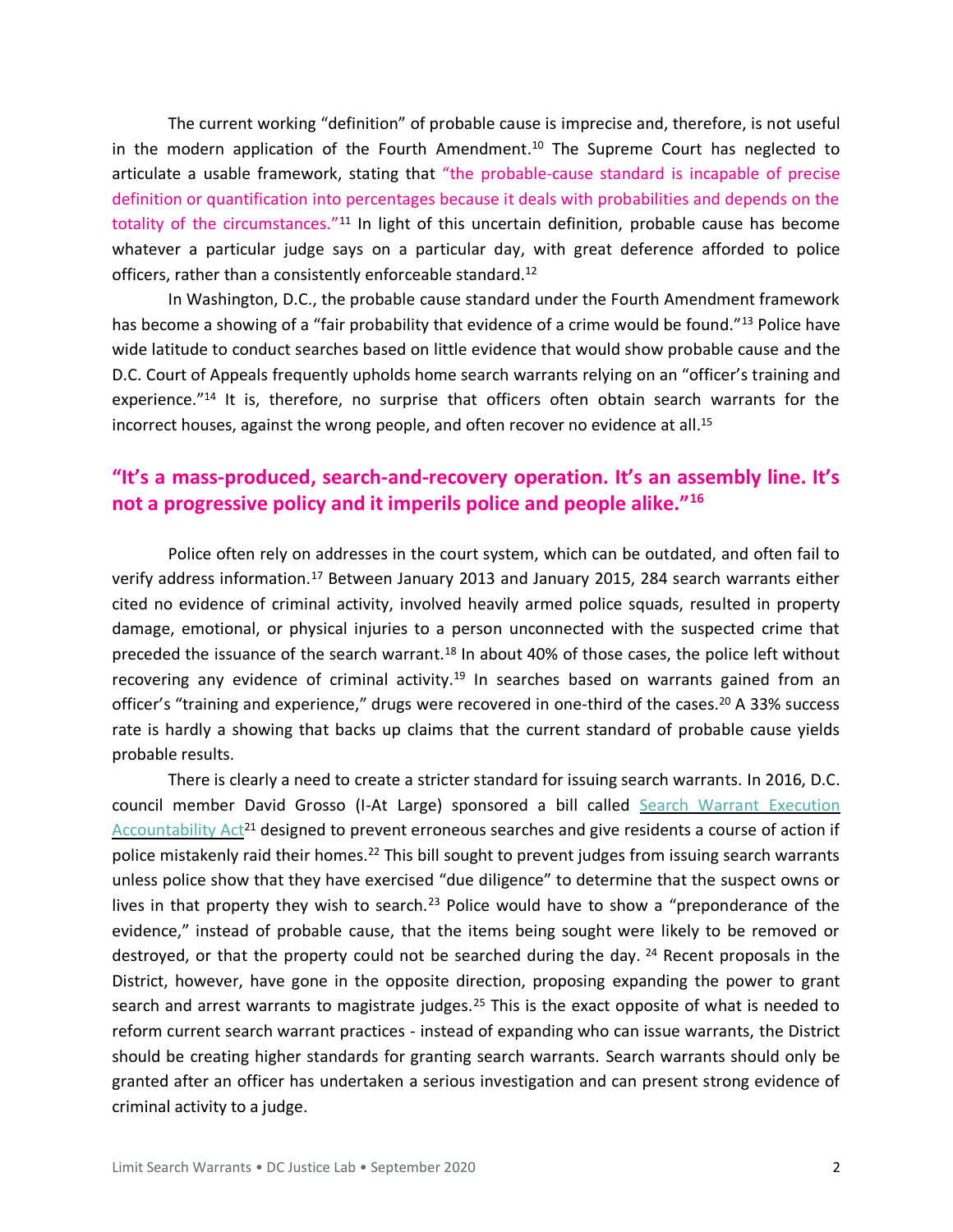Increasing the standard necessary to show probable cause is not without precedent in D.C. During the search of Michael [Cohen's office in 2018](https://www.washingtonpost.com/news/politics/wp/2018/04/09/to-search-michael-cohens-home-and-office-the-fbi-had-to-clear-a-higher-than-normal-bar/)<sup>26</sup>, FBI officials stated that when searching an attorney's office "you have to show ... a *substantial, pertinent reason to believe* that evidence [of a crime] exists."<sup>27</sup> There is no reason that the same standard should not be applied to search warrants of non-lawyers in their residences. The District must raise the bar. It is, critical that the method of obtaining and executing a search warrant is limited to cases where police have exercised due diligence in identifying the correct person and property. Requiring more investigative work not only yields better results but also ensures that MPD will not search the homes of individuals unconnected to any criminal activity.

### **II. Method of Entry – No-Knock and Quick-Knock Warrants:**

Search warrant reform does not end with strengthening the definition of probable cause; individuals who are subject to legitimate searches are deserving of protection against violent tactics currently used by police officers.

While laws throughout the country are currently changing, most states and Washington, D.C. do not ban no-knock or quick-knock search warrants, even though there have been many complaints about property damage, searches on the wrong address, serious bodily harm, and emotional distress.<sup>28</sup> Some cities have considered reforms<sup>29</sup>, but D.C. has yet to act, and more is needed to protect our communities.<sup>30</sup>

In 2017, 13 states had enacted laws authorizing no-knock warrants, 13 states had approved of them through rulings by appellate courts, and 7 states routinely granted them in the **Most States Allow No-Knock Searches** The legal status of no-knock search warrants differs from state to state. In some, they are absence of explicit authority by statute or the

#### *Justice for Breonna*

courts.<sup>31</sup>

On March 23, 2020, in Louisville, KY, police killed a 26-year old emergency medical technician named Breonna Taylor in her sleep. Three officers entered her apartment with a battering ram during a late-night drug investigation.<sup>32</sup> Police officers shot her at least eight times.<sup>33</sup> Only one officer was charged, but not for Ms. Taylor's death, <sup>34</sup> and protests across the country have asked for accountability.<sup>35</sup>

The Louisville Metro Council in Kentucky passed an ordinance called "Breonna's Law" that bars the execution of no-knock warrants and requires police officers to activate their

authorized by law or judicial precedent. In others, they are granted by judges in the absence of statute or case law when exigent circumstances exist, like a risk of danger or destruction of evidence. Oregon is the only state with a law requiring the police to always announce themselves before serving a search warrant.



*[Door-Busting Drug Raids Leave a Trail of Blood](https://www.nytimes.com/interactive/2017/03/18/us/forced-entry-warrant-drug-raid.html) New York Times, 2017*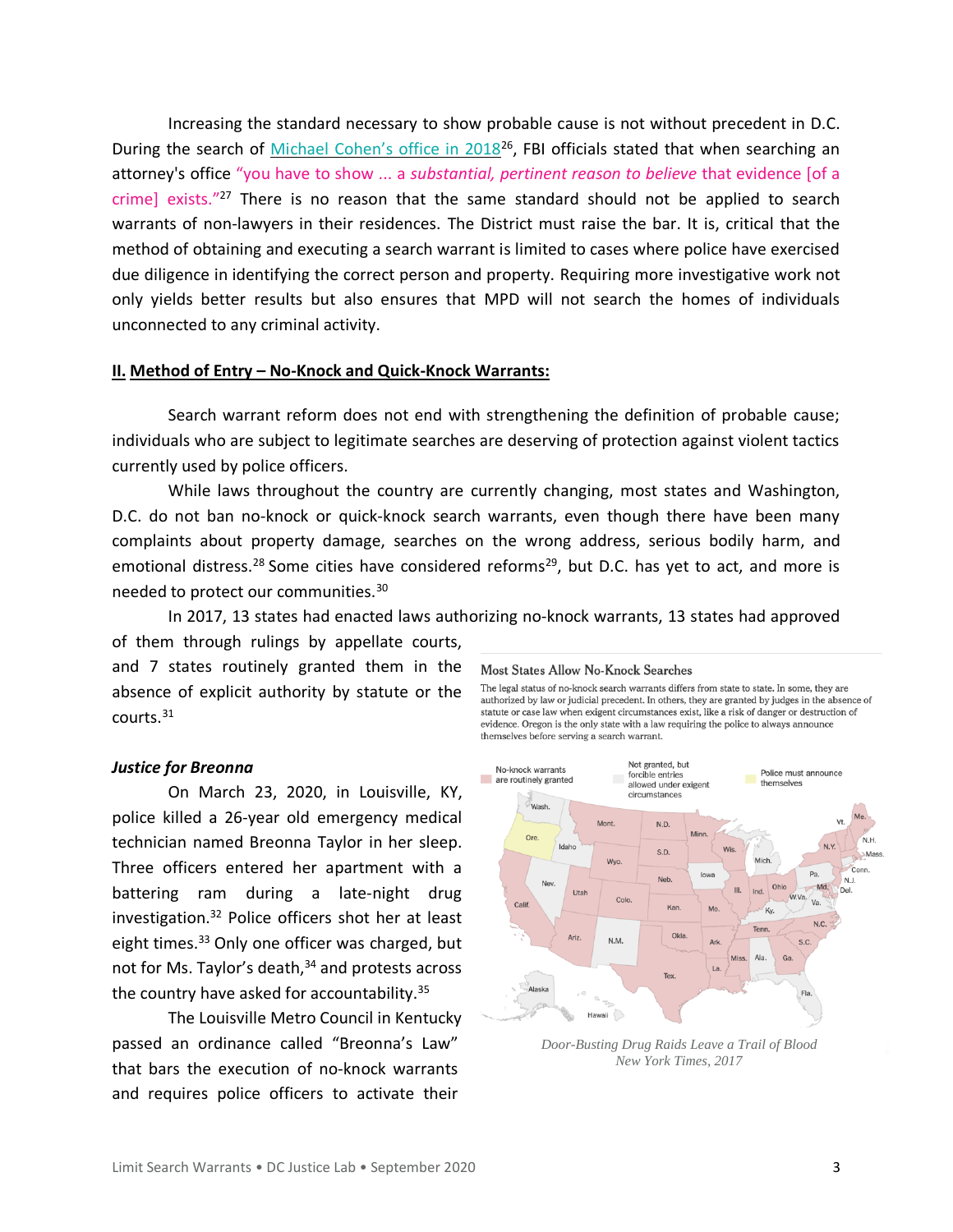body cameras before, during, and after a search.<sup>36</sup> The civil settlement between the city and Taylor's family makes three search warrant reforms: (1) a commanding officer must review and approve all search warrants and assess risk, (2) the department plans must overhaul the process for simultaneous search warrants, and (3) the department now requires that emergency medical services be at the scene where forced entry warrants are used.<sup>37</sup>

On June 6, 2020, Sen. Rand Paul (R-KY) introduced The Justice for [Breonna](https://www.congress.gov/116/bills/s3955/BILLS-116s3955is.pdf) Taylor Act.<sup>38</sup> It seeks to ban federal law enforcement officers from carrying out a warrant "until after the officer provides notice of his or her authority and purpose" and blocks state and local law enforcement agencies that receive Justice Department funding from carrying out warrants that do not require the officer involved "to provide notice of his or her authority and purpose before forcibly entering a premises."<sup>39</sup> Other members of Congress have been formulating similar reforms. Republican Sen. Tim Scott's proposal would require states to provide data on their use of no-knock warrants, and "House Democrats' proposal would ban no-knock warrants in drug cases."<sup>40</sup> Rep. Ayanna Pressley (D-MA) and Rep. Rashida Tlaib (D-MI) introduced the BREATHE Act, which would prohibit federal law enforcement from requesting any warrant that permits no-knock or short-knock entries.<sup>41</sup>

### *Justice for All*

In a small apartment in Southeast Washington, on the evening of March 26, 2013, Patrice Pitts, a 56-year-old woman was resting in bed when, without any warning, around ten MPD officers broke through her front door with no warning.<sup>42</sup> A woman that has difficulty moving even with a cane was forcibly handcuffed and taken to the family room. Officers then brought her son, Michael, to the living room and pulled down his pants to examine and probe his naked genitals and anal cavity. He was then pushed to the ground and handcuffed.<sup>43</sup>

As is not uncommon in Washington, D.C., MPD officers had no evidence that Miss. Pitts or her son were involved in any criminal activity.<sup>44</sup> "The search warrant application was based only on two things: (a) three days earlier, several MPD officers had arrested Ms. Pitts's uncle, 64-year-old Tyrone Pitts, while he was standing on the street and (b) the MPD officers' generic and conclusory claims that, based on their "training" and "experience," they are likely to find guns, ammunition, and other firearms accessories in a person's home after an arrest for gun possession is made away from the home. None of the weapons the MPD based its warrant off of were present, in fact, no evidence of any criminal activity was found at Ms. Pitts' home.<sup>45</sup> Miss. Pitts' story is not an exception, and many others have been subjected to dangerous and invasive, late-night, no-knock raids throughout Washington, D.C.<sup>46</sup>

Councilmember Grosso's 2016 proposal would have limited when officers could execute searches, requiring special permission from a judge to conduct searches during later hours.<sup>47</sup> "[No-Knock warrants] are extremely volatile and dangerous,"<sup>48</sup> and have no place in our community, and Washington, D.C. would not be alone in the region, in moving to ban this practice. A proposal currently under consideration in Virginia requires officers to "announce [that] they are serving a warrant at a residence" and do it during day-time unless otherwise authorized by a judge.<sup>49</sup> Similarly, Councilman Julian Jones in Baltimore City plans on introducing legislation limiting the use of no-knock warrants.<sup>50</sup>

No-knock search warrants must be banned. Quick-knock warrants should be limited to cases where there is a strong showing that circumstances require immediate action to protect against a risk of imminent serious physical harm or death. And, searches should only be done during the daytime, unless special permission has been granted by a judge for good cause shown.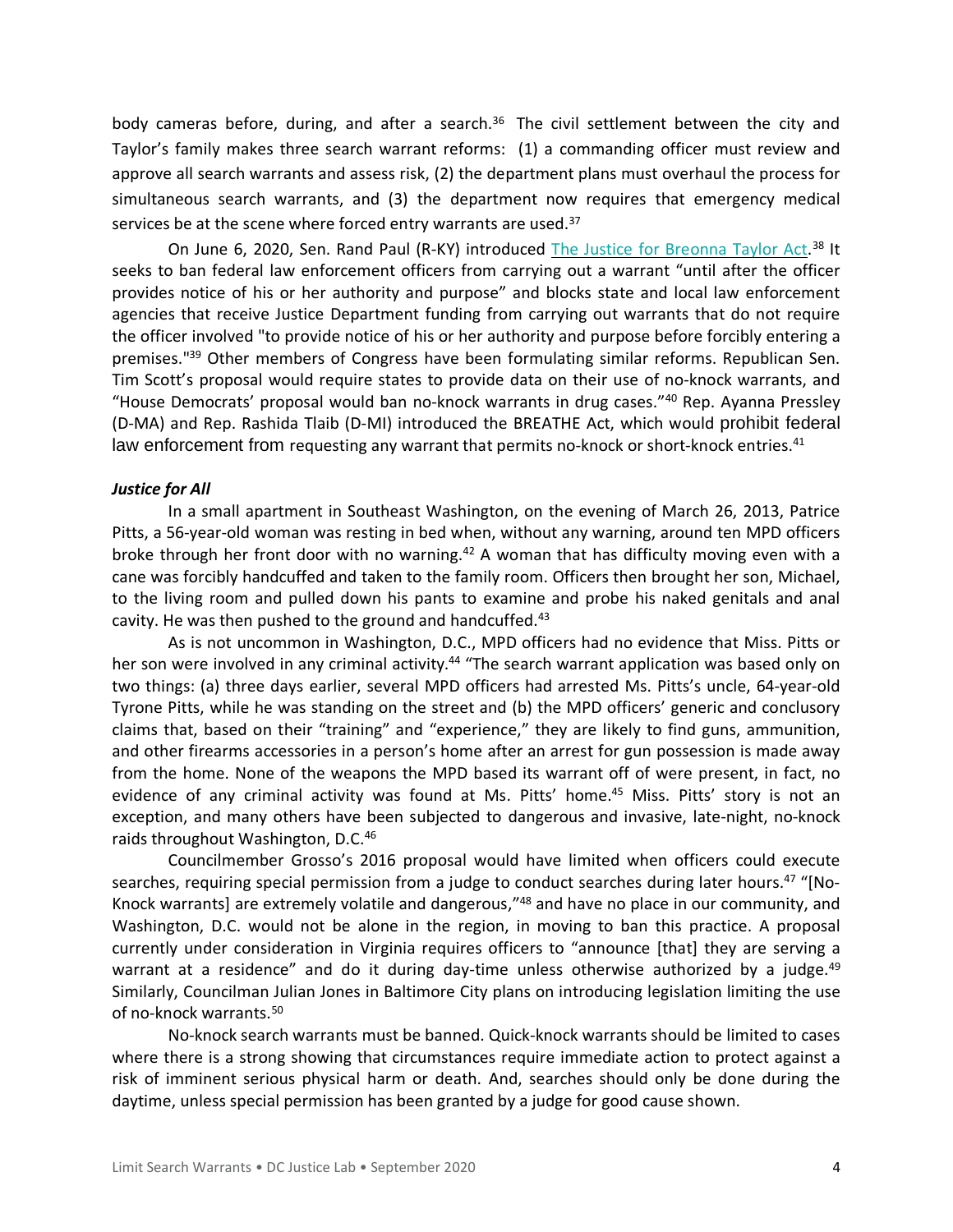### **III. Basis of Search – The War on Drugs:**

No-knock warrants are a product of the "war on drugs" and were first adopted at the national level as a way to use a show of force to underscore just how serious the government was about policing drug crime.<sup>51</sup>

**"[No-[Knock warrants\] became…really widespread in the](https://www.npr.org/2020/06/12/876293168/no-knock-warrants-how-common-they-are-and-why-police-are-using-them) 1980s in police [departments across the country as we…really militarized and ramped up the](https://www.npr.org/2020/06/12/876293168/no-knock-warrants-how-common-they-are-and-why-police-are-using-them)  [war on drugs. And…it is primarily used to serve warrants for people who are](https://www.npr.org/2020/06/12/876293168/no-knock-warrants-how-common-they-are-and-why-police-are-using-them)  [suspected of drug crimes.](https://www.npr.org/2020/06/12/876293168/no-knock-warrants-how-common-they-are-and-why-police-are-using-them)" 52**

Across the country, it is estimated 8-10 people who are completely uninvolved are killed during these raids.<sup>53</sup> Every home invasion (no-knock, quick-knock, or otherwise) poses a significant danger to the residents of Washington, D.C.

In 2013, during a nighttime execution of a warrant, officers ransacked the home of Shandalyn Harrison searching for evidence of drug distribution.<sup>54</sup> When they burst in, officers found Ms. Harrison watching television with her 7- and 13-year-old daughters. Police pointed guns at her 19-year-old brother who was playing video games in his bedroom, before proceeding to the bathroom where the "opened the shower curtain and pointed a gun" at Ms. Harrison's 11-year-old daughter "while she stood naked in the shower."<sup>55</sup> "Why? They had arrested her daddy 13 days earlier in a different part of the city with a small amount of marijuana."<sup>56</sup> The target of the search had not lived in the house for several years.<sup>57</sup>

Given D.C.'s small geographic footprint, it is almost certain that any person engaging in high-level drug trafficking has committed a federal offense, obviating the need for local enforcement to engage in drug raids. Accordingly, local search warrants of homes should no longer include searches for drug activity or searches based on drug activity alone.

### **IV. Other Limits and Redress:**

**"Breonna Taylor would be here today if not for the War on Drugs...She was a casualty of a war...a war on poor people and people of color…The best thing we could do for [her] memory is to end it once and for all."**

– Michelle Alexander, author of The New Jim Crow: Mass Incarceration in the Age of Colorblindness (September 29, 2020 via Instagram Live)

Judges typically issue search warrants [under broad terms](https://www.washingtonpost.com/news/the-watch/wp/2016/03/07/a-familiar-story-d-c-police-conduct-violent-home-raids-based-on-scant-evidence/)<sup>58</sup> and police have extensive authority to behave as they see fit during a search. MPD's use of violent entry tactics and their behavior during searches leads to massive amounts of property damage, physical injuries, and emotional distress to the citizens subjected to the search. It is difficult for individuals subject to abusive searches to get recourse for the damage done during a search  $59$  Reform is needed to ensure the safety of D.C. residents.

Search and arrest warrants contain different authorizations yet are often conflated by  $MD<sup>60</sup>$  Neither is a replacement for the other, however police frequently use search warrants to initiate arrests and engage in full-scale warrantless searches during an arrest.<sup>61</sup> While D.C. Courts have maintained that an arrest warrant is not a substitute for a search warrant, courts hear these cases after considerable damage has already been done.<sup>62</sup>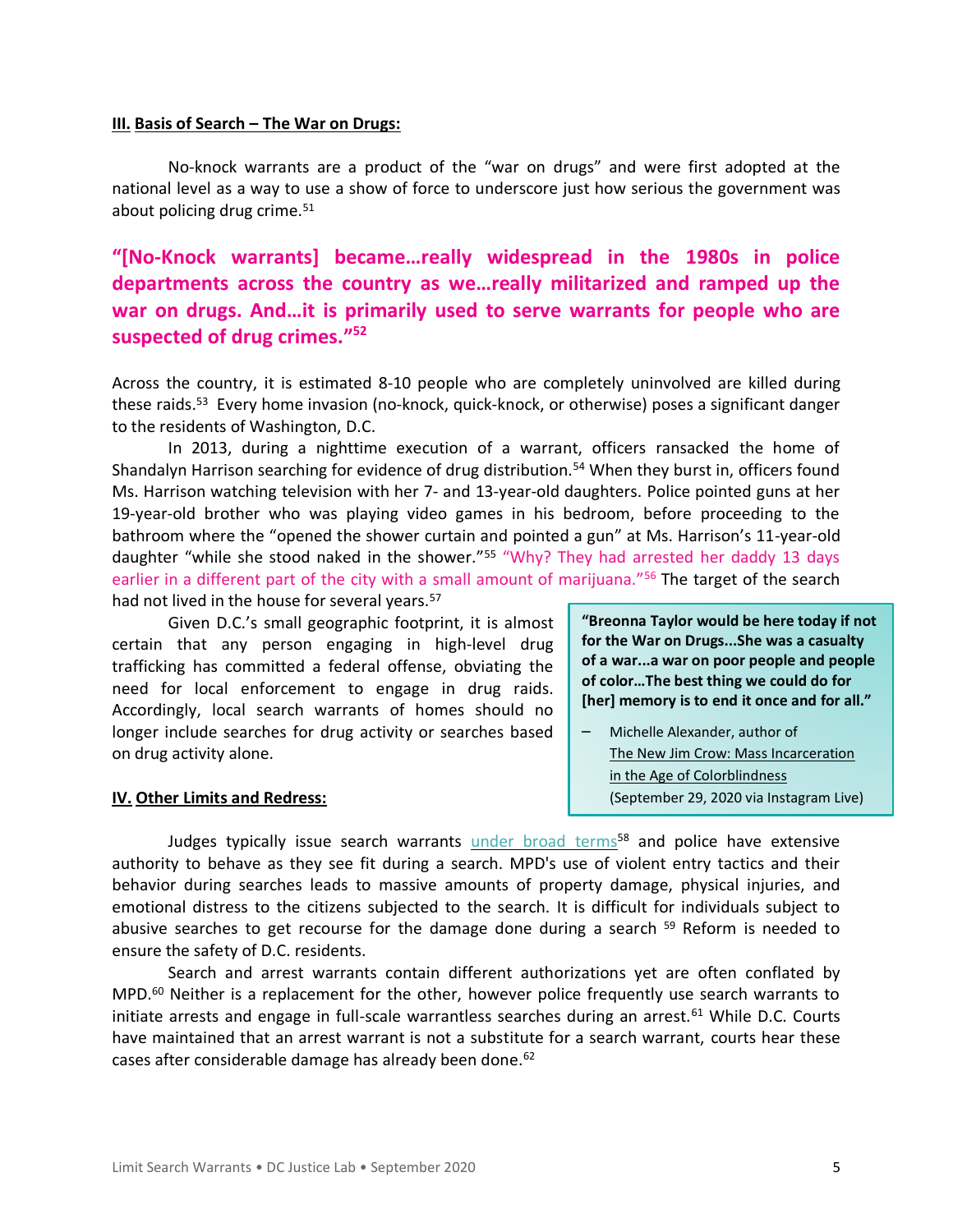In April 2014, MPD officers burst through Margaret Brown's front door, pointed guns in her face, and handcuffed her while proceeding to knock over her furniture, go through all her belongings, and open an urn containing her mother's ashes.<sup>63</sup> Ms. Brown had never been convicted of a crime and was unconnected to the suspected criminal activity.<sup>64</sup>

These cases illustrate the outrageous breadth of violent and intrusive search warrant practices in D.C. Raids have knocked holes in walls, destroyed furniture, broken doors, and led to physical and emotional injuries.<sup>65</sup>

These aggressive tactics are not only accepted by officials within the MPD, they are actively encouraged. On January 15, 2019, MPD Officers broke down a door and rushed into an apartment to complete a search for drugs they believed to be on the property.<sup>66</sup> During this search, officers engaged one individual in warrantless bodily searches that constituted sexual assault.<sup>67</sup> Sexual assault during searches is not uncommon, and in disciplinary hearings for other complaints, Ret. Sgt. John Brennan of the MPD stated that officers "should not be afraid to go up the crotch"<sup>68</sup> during a search. This extreme disregard for the safety and well-being of citizens of the district cannot be tolerated, and search warrants must be issued with specific guidelines for what persons and property can be searched and how officers may conduct the search. There should be limits on handcuffing, pointing weapons, and searching an individual.

It is difficult for victims of these warrant practices to seek redress. Courts have denied victims reasonable compensation for property damage and emotional harm. <sup>69</sup> In 2016, a bill before the Maryland General Assembly would have required law enforcement agencies to pay for damaged property if a search did not turn up "relevant evidence" or was carried out at the wrong address.<sup>70</sup> The New York legislature considered at that time a similar measure that would have required cities to reimburse property owners for damage done during searches unless the owner was convicted of a crime related to the search.<sup>71</sup> D.C.'s Search Warrant Execution Accountability Act offered compensation only if the warrant was executed at the wrong address. Residents should be reimbursed for the damage done to their property, regardless of whether or not the warrant was legally issued.<sup>72</sup> The legality of a search can no longer be a basis to deny compensation for abusive searches.

# \* \* \*

DC Justice Lab calls on the District of Columbia to take immediate action to reform and limit the use of search warrants. Granting search warrants based on a strong showing of evidence of a serious crime or offense will decrease the number of improper searches. Limiting search warrants to these cases and creating a standard for what conduct is acceptable during a search is critical to decreasing casualties and ensuring that citizens are not terrorized by the actions of MPD Officers. The District must:

- **Require strong evidence, due diligence, and transparency.**
- **Disallow search warrants for drug activity or based on drug activity alone.**
- **Ban no-knock warrants and limit quick-knock warrants.**
- **Prohibit handcuffing, gun-pointing, and searching individuals, unless immediately necessary to prevent a physical injury.**
- **Compensate victims.**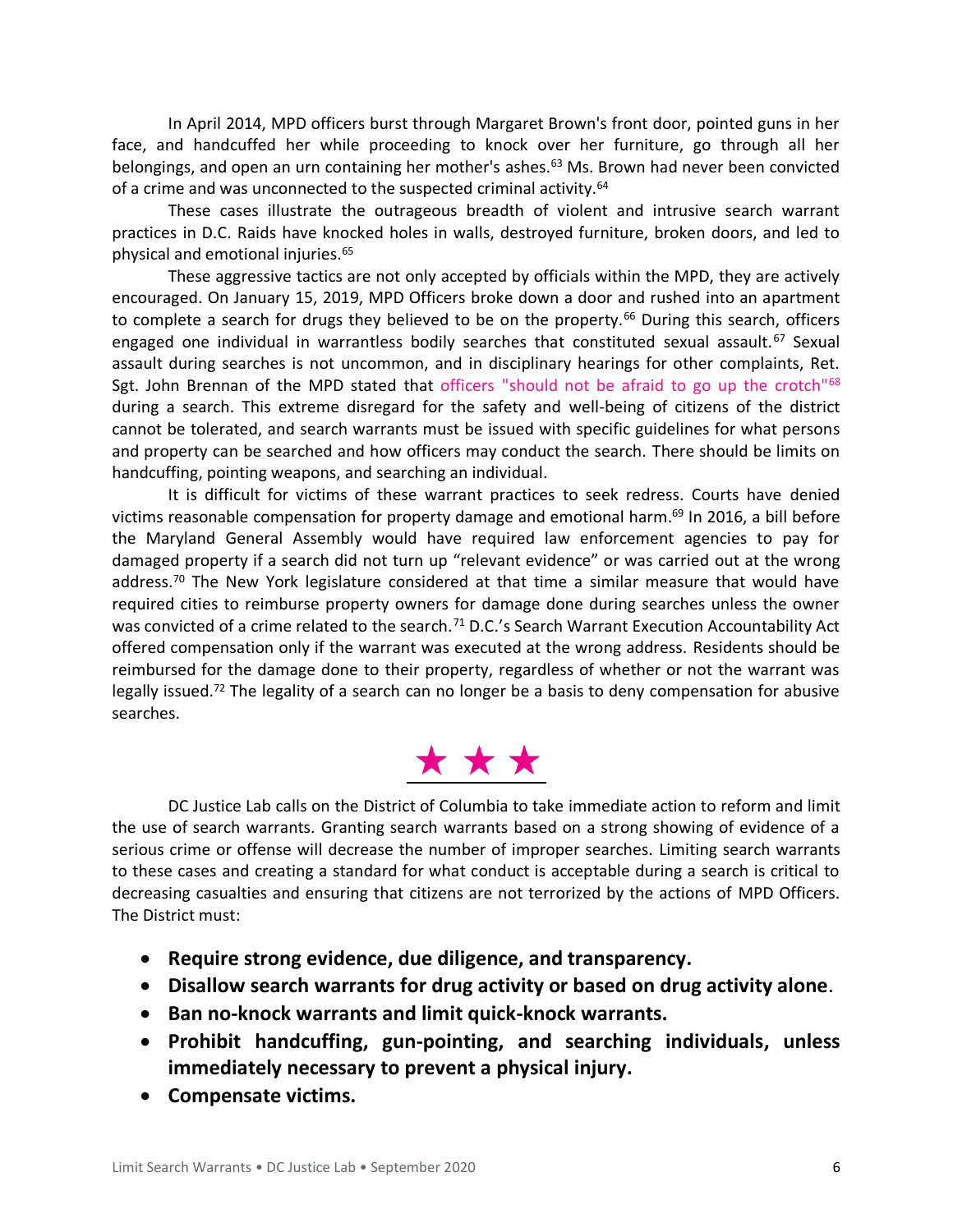# References

<sup>1</sup> The Justice Collaborative, *End No-Knock Raids*, (June 3, 2020) (available at [https://tjcinstitute.com/wp](https://tjcinstitute.com/wp-content/uploads/2020/06/no_knock_raids-1.pdf)[content/uploads/2020/06/no\\_knock\\_raids-1.pdf\)](https://tjcinstitute.com/wp-content/uploads/2020/06/no_knock_raids-1.pdf).

<sup>2</sup> Alec Karakatsanis (@equalityAlec), TWITTER (Sept. 24, 2020, 11:00 AM).

<sup>3</sup> The Justice Collaborative, *End No-Knock Raids*, (June 3, 2020) (available at [https://tjcinstitute.com/wp](https://tjcinstitute.com/wp-content/uploads/2020/06/no_knock_raids-1.pdf)[content/uploads/2020/06/no\\_knock\\_raids-1.pdf\)](https://tjcinstitute.com/wp-content/uploads/2020/06/no_knock_raids-1.pdf).

4 *Id.*

5 John Sullivan et al., *Probable Cause: Pursuing drugs and guns on scant evidence, D.C. police sometimes raid wrong homes - terrifying the innocent*, WASHINGTON POST, (Mar. 5, 2016) (available at

[https://www.washingtonpost.com/sf/investigative/2016/03/05/probable-cause/\)](https://www.washingtonpost.com/sf/investigative/2016/03/05/probable-cause/).

<sup>6</sup> U.S. Const. amend. IV

7 *Id.*

<sup>8</sup> Andrew M. Crespo, *Probable Cause Pluralism*, 129 YALE L.J. 1276, 1279 (2020).

9 *Id.*; Cynthia Lee, *Probable Cause with Teeth*, 88 GEO. WASH. L. REV. 269, 278-79 (2020).

<sup>10</sup> *Id.* at 278 (citing Erica Goldberg, *Getting Beyond Intuition in the Probable Cause Inquiry*, 17 LEWIS & CLARK L. REV. 789, 795 (2013).

<sup>11</sup> *Maryland v. Pringle*, 540 U.S. 366, 370-71 (2003) (citing *Illinois v. Gates*, 462 U.S. 213, 232 (1983)).

<sup>12</sup> Crespo, *supra* note 8, at 1280-81.

<sup>13</sup> *Andrews v. District of Columbia*, 231 A.3d 1282, 1284-85 (D.C. 2019) (quoting *Illinois v. Gates*, 462 U.S. 213, 238 (1983) and *Chavez-Quintanilla v. United States*, 788 A.2d 564, 567 (D.C. 2002)).

<sup>14</sup> *Id.*

<sup>15</sup> *Id.*

 $16$  *Id.* 

<sup>17</sup> *Id.*

<sup>18</sup> *Id.*

<sup>19</sup> *Id.*

<sup>20</sup> *Id.*

<sup>21</sup> B21-0685.

<sup>22</sup> Derek Hawkins, *D.C. Police Would Have to Meet Higher Standards for Searches Under Proposed Law*, WASHINGTON POST (Apr. 5, 2016) (available a[t https://www.washingtonpost.com/local/public-safety/dc-police-would-have-to](https://www.washingtonpost.com/local/public-safety/dc-police-would-have-to-meet-higher-standards-for-searches-under-proposed-law/2016/04/05/3c67f62e-fb6d-11e5-886f-a037dba38301_story.html)[meet-higher-standards-for-searches-under-proposed-law/2016/04/05/3c67f62e-fb6d-11e5-886f-](https://www.washingtonpost.com/local/public-safety/dc-police-would-have-to-meet-higher-standards-for-searches-under-proposed-law/2016/04/05/3c67f62e-fb6d-11e5-886f-a037dba38301_story.html)

[a037dba38301\\_story.html\)](https://www.washingtonpost.com/local/public-safety/dc-police-would-have-to-meet-higher-standards-for-searches-under-proposed-law/2016/04/05/3c67f62e-fb6d-11e5-886f-a037dba38301_story.html).

<sup>23</sup> *Id.*

<sup>24</sup> *Id.*

<sup>25</sup> *See* Congresswoman Eleanor Holmes Norton, Press Release: *Norton Introduces Bill to Improve Operations of D.C. Courts, Making Them More Efficient*, (Aug. 4, 2020) (available at [https://norton.house.gov/media-center/press](https://norton.house.gov/media-center/press-releases/norton-introduces-bill-to-improve-operations-of-dc-courts-making-them)[releases/norton-introduces-bill-to-improve-operations-of-dc-courts-making-them\)](https://norton.house.gov/media-center/press-releases/norton-introduces-bill-to-improve-operations-of-dc-courts-making-them).

<sup>26</sup> Philip Bump, *To Search Michael Cohen's Home and Office, the FBI Had to Clear a Higher-Than-Normal Bar*, WASHINGTON POST (Apr. 9, 2018) (available at [https://www.washingtonpost.com/news/politics/wp/2018/04/09/to](https://www.washingtonpost.com/news/politics/wp/2018/04/09/to-search-michael-cohens-home-and-office-the-fbi-had-to-clear-a-higher-than-normal-bar/)[search-michael-cohens-home-and-office-the-fbi-had-to-clear-a-higher-than-normal-bar/\)](https://www.washingtonpost.com/news/politics/wp/2018/04/09/to-search-michael-cohens-home-and-office-the-fbi-had-to-clear-a-higher-than-normal-bar/).

<sup>27</sup> *Id*.; Lee, *supra* note 9, at n. 357.

<sup>28</sup> Mary Louise Kelly, *All Things Considered: No-Knock Warrants: How Common They Are And Why Police Are Using Them*, NPR (June 12, 2020), (available at [https://www.npr.org/2020/06/12/876293168/no-knock-warrants-how](https://www.npr.org/2020/06/12/876293168/no-knock-warrants-how-common-they-are-and-why-police-are-using-them)[common-they-are-and-why-police-are-using-them\)](https://www.npr.org/2020/06/12/876293168/no-knock-warrants-how-common-they-are-and-why-police-are-using-them).

<sup>29</sup> Jeff Weiner & Tess Sheets, *Orlando Police Ban No-Knock Raids, But Other Central Florida Agencies Still Allow Them*, ORLANDO SENTINEL (July 24, 2020) (available at [https://www.orlandosentinel.com/news/crime/os-ne-orlando](https://www.orlandosentinel.com/news/crime/os-ne-orlando-police-no-knock-warrant-ban-questions-20200724-5hkqe3nrvneupgt3ntyfzxxh5u-story.html)[police-no-knock-warrant-ban-questions-20200724-5hkqe3nrvneupgt3ntyfzxxh5u-story.html\)](https://www.orlandosentinel.com/news/crime/os-ne-orlando-police-no-knock-warrant-ban-questions-20200724-5hkqe3nrvneupgt3ntyfzxxh5u-story.html).

<sup>30</sup> *See* Kevin Sack, *Door-Busting Drug Raids Leave a Trail of Blood*, NEW YORK TIMES (Mar. 18, 2017) (available at [https://www.nytimes.com/interactive/2017/03/18/us/forced-entry-warrant-drug-raid.html\)](https://www.nytimes.com/interactive/2017/03/18/us/forced-entry-warrant-drug-raid.html). <sup>31</sup> *Id.*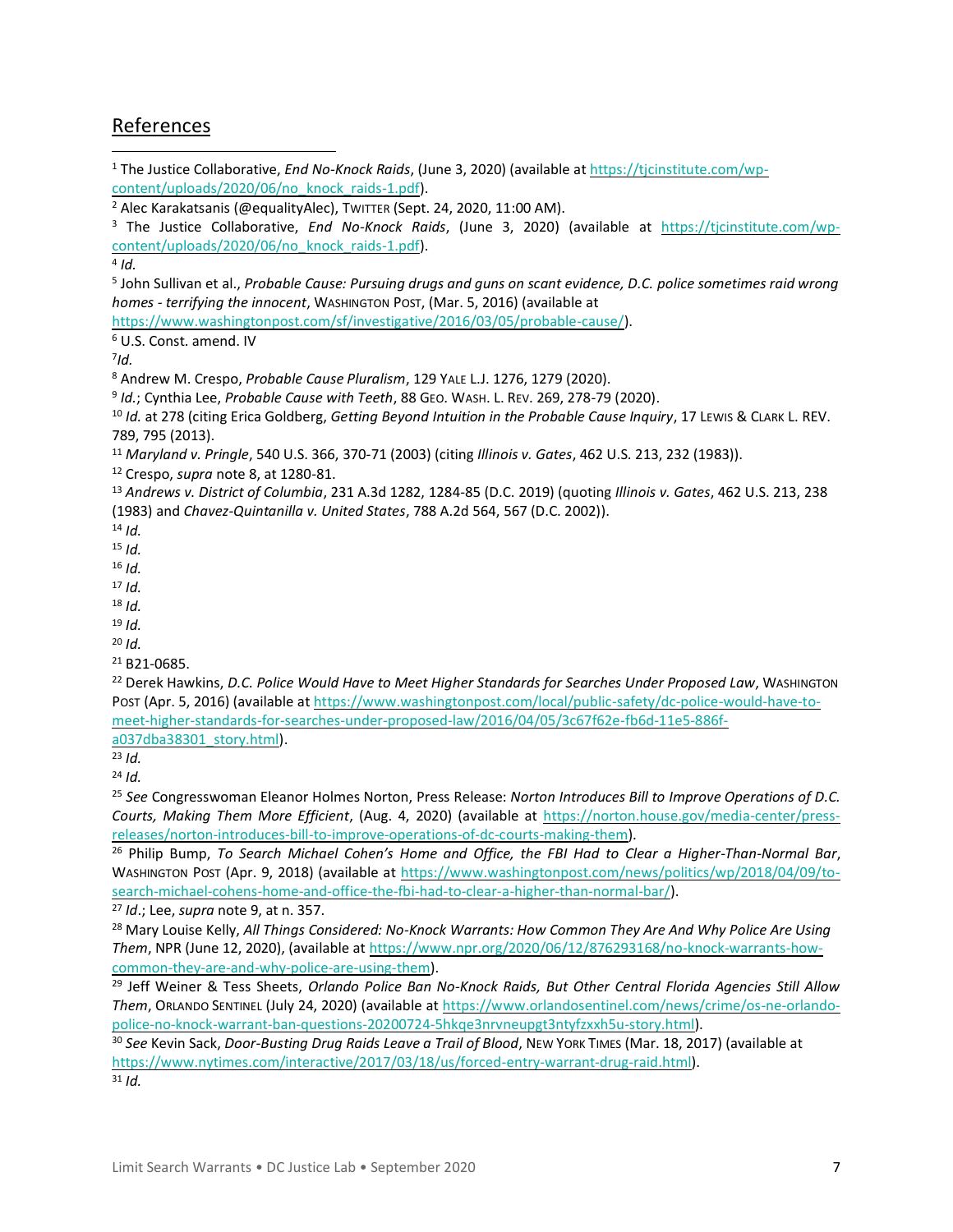Alisha Haridasani Gupta & Christine Hauser, *New Breonna Taylor Law Will Ban No-Knock Warrants in Louisville, Ky.*, NEW YORK TIMES (June 19, 2020) (available at [https://www.nytimes.com/2020/06/12/us/breonna-taylor-law](https://www.nytimes.com/2020/06/12/us/breonna-taylor-law-passed.html)[passed.html\)](https://www.nytimes.com/2020/06/12/us/breonna-taylor-law-passed.html).

 Louisvilleky.gov, *Metro Council passes Breonna's Law, "No-Knock" warrants are banned for LMPD*, (June 11, 2020) (available at [https://louisvilleky.gov/news/metro-council-passes-breonna%E2%80%99s-law-%E2%80%9Cno](https://louisvilleky.gov/news/metro-council-passes-breonna%E2%80%99s-law-%E2%80%9Cno-knock%E2%80%9D-warrants-are-banned-lmpd)[knock%E2%80%9D-warrants-are-banned-lmpd\)](https://louisvilleky.gov/news/metro-council-passes-breonna%E2%80%99s-law-%E2%80%9Cno-knock%E2%80%9D-warrants-are-banned-lmpd).

 BBC *Breonna Taylor: Police Officer Charged but Not Over Death*, BBC (Sept. 23, 2020) (available at [https://www.bbc.com/news/world-us-canada-54273317\)](https://www.bbc.com/news/world-us-canada-54273317).

*Id.*

*Id.*

 Fabiola Cinease, *The policing reforms in the Breonna Taylor settlement, explained*, VOX (September 17, 2020). <sup>38</sup> Justice for Breonna Taylor Act, S. 3955, 116th Cong. (2nd Spec. Sess. 2020).

 *Id.*; Caroline Kelly, *Rand Paul introduces bill to end the type of warrant involved in Breonna Taylor's death*, CNN (June 12, 2020) (available at [https://edition.cnn.com/2020/06/11/politics/rand-paul-bill-no-knock-warrants](https://edition.cnn.com/2020/06/11/politics/rand-paul-bill-no-knock-warrants-breonna-taylor/index.html)[breonna-taylor/index.html\)](https://edition.cnn.com/2020/06/11/politics/rand-paul-bill-no-knock-warrants-breonna-taylor/index.html).

*Id.*

 *See* Movement 4 Black Lives, *The BREATHE Act Federal Bill Proposal,* (available at [https://breatheact.org/wp](https://breatheact.org/wp-content/uploads/2020/09/The-BREATHE-Act-V.16_.pdf)[content/uploads/2020/09/The-BREATHE-Act-V.16\\_.pdf\)](https://breatheact.org/wp-content/uploads/2020/09/The-BREATHE-Act-V.16_.pdf) (last visited September 30, 2020).

Complaint at 2, *Pitts v. District of Columbia*, 177 F. Supp. 3d 347 (D.D.C. 2016) (No. 14-cv-01319).

*Id.*

*Id.*

*Id.* 

 Radley Balko, Opinion, *A Familiar Story: D.C. Police Conduct Violent Home Raids Based on Scant Evidence*, WASH. POST (Mar. 7, 2016) (available at [https://www.washingtonpost.com/news/the-watch/wp/2016/03/07/a-familiar](https://www.washingtonpost.com/news/the-watch/wp/2016/03/07/a-familiar-story-d-c-police-conduct-violent-home-raids-based-on-scant-evidence/)[story-d-c-police-conduct-violent-home-raids-based-on-scant-evidence/\)](https://www.washingtonpost.com/news/the-watch/wp/2016/03/07/a-familiar-story-d-c-police-conduct-violent-home-raids-based-on-scant-evidence/).

Hawkins, *supra* note 22.

Kelly, *supra* note 28.

S.B. 5030, 2020 Gen. Assemb., 1st Spec. Sess. (Va. 2020).

 Wilborn P. Nobles III, *Baltimore County Councilman Seeks Limits on 'No-Knock' Warrants in Latest Push for Police Reform*, BALT. SUN, (Aug. 28, 2020) (available at [https://www.baltimoresun.com/maryland/baltimore-county/bs](https://www.baltimoresun.com/maryland/baltimore-county/bs-md-co-police-reform-legislation-20200828-j4kl6hq625cjdmvtkd2mjxjr2y-story.html)[md-co-police-reform-legislation-20200828-j4kl6hq625cjdmvtkd2mjxjr2y-story.html\)](https://www.baltimoresun.com/maryland/baltimore-county/bs-md-co-police-reform-legislation-20200828-j4kl6hq625cjdmvtkd2mjxjr2y-story.html).

Kelly, *supra* note 28.

*Id.*

*Id.*

 Daniel W. Staples, *Excessive Force, Bogus Warrant Claims Survive Against DC Police*, COURTHOUSE NEWS SERV., (Sept. 20, 2017) (available at [https://www.courthousenews.com/excessive-force-bogus-warrant-claims-survive-d](https://www.courthousenews.com/excessive-force-bogus-warrant-claims-survive-d-c-police/)[c-police/\)](https://www.courthousenews.com/excessive-force-bogus-warrant-claims-survive-d-c-police/).

*Id.*

Alec Karakatsanis (@equalityAlec), TWITTER (Sept. 10, 2020, 11:10 AM).

Staples, *supra* note 53.

Balko, *supra* note 45.

 Sullivan et al., *supra* note 5 (stating that claims for property damage from the execution of a valid search warrant are often denied, leaving civil complaints as the only way for residents to seek compensation for damages).

*Green v. United States*, No. 16-CF-1226, 2020 WL 3868815, at \*4-5.

*Id.*

*Id.* 

Sullivan, *supra* note 5.

*Id.*

 *See, e.g.,* Washington Lawyers Committee for Civil Rights and Urban Affairs, *Student Sues American University over Unlawful Use of Force, Seizure and Institutionalization by University Police Motivated by Racism and Ableism*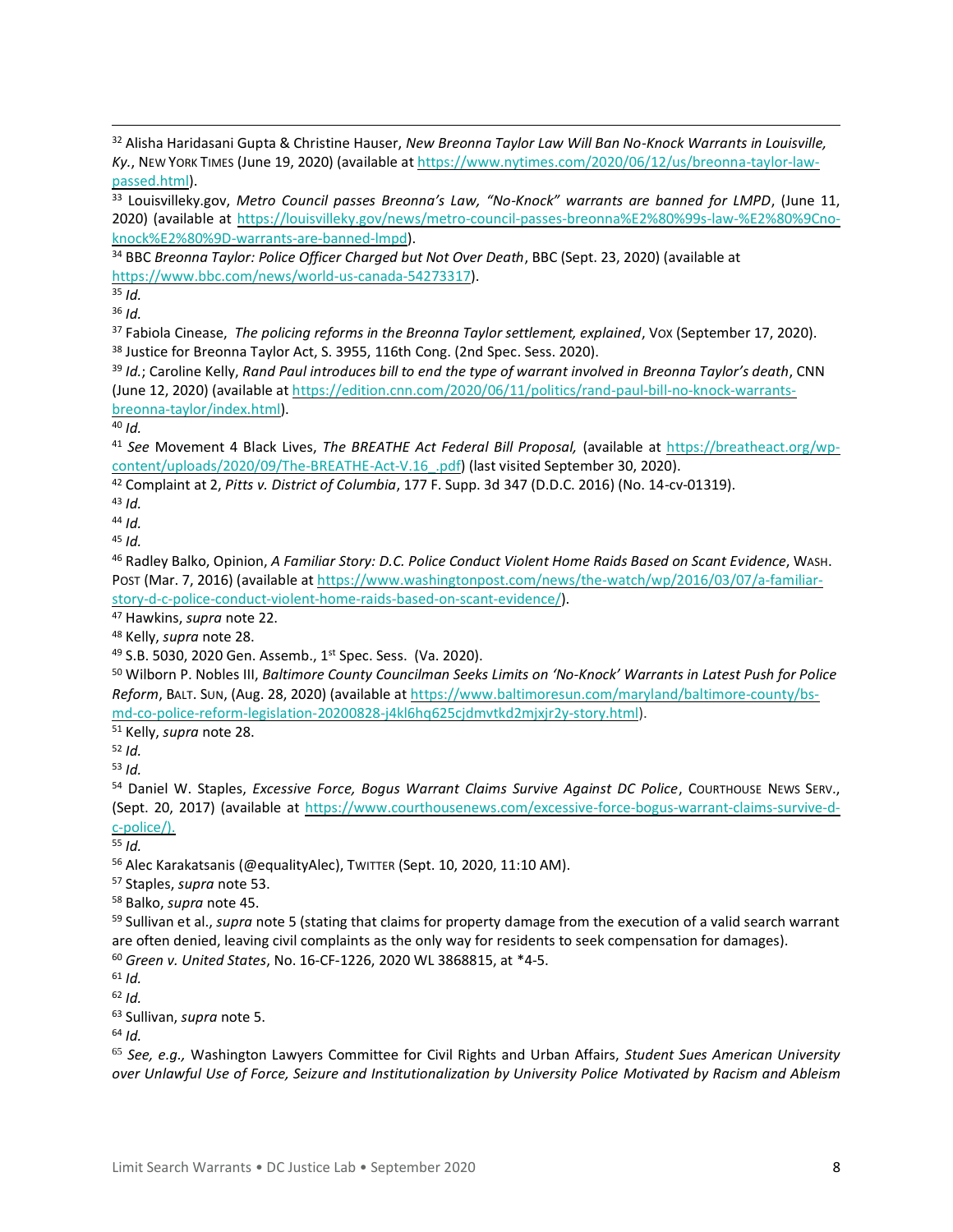(September 25, 2020) (available at [https://www.washlaw.org/student-sues-american-university-over-unlawful](https://www.washlaw.org/student-sues-american-university-over-unlawful-use-of-force-seizure-and-institutionalization-by-university-police-motivated-by-racism-and-ableism/)[use-of-force-seizure-and-institutionalization-by-university-police-motivated-by-racism-and-ableism/\)](https://www.washlaw.org/student-sues-american-university-over-unlawful-use-of-force-seizure-and-institutionalization-by-university-police-motivated-by-racism-and-ableism/).

<sup>66</sup> ACLU-DC, Press Release: *Officer Molested Subject's Testicles Multiple Times During Warrantless Search*, January 13, 2020 (Jan. 13, 2020) (available a[t https://www.aclu.org/press-releases/aclu-dc-sues-dc-police-officer-sexually](https://www.aclu.org/press-releases/aclu-dc-sues-dc-police-officer-sexually-abusive-search)[abusive-search\)](https://www.aclu.org/press-releases/aclu-dc-sues-dc-police-officer-sexually-abusive-search); *see also* Zuri Davis, *D.C.'s Police Department Is Being Sued (Again) for Sexually Violating Someone During a Search*, REASON (January 14, 2020) (available at [https://reason.com/2020/01/14/d-c-s-police-department](https://reason.com/2020/01/14/d-c-s-police-department-is-being-sued-again-for-sexually-violating-someone-during-a-search/)[is-being-sued-again-for-sexually-violating-someone-during-a-search/\)](https://reason.com/2020/01/14/d-c-s-police-department-is-being-sued-again-for-sexually-violating-someone-during-a-search/).

<sup>67</sup> *Id.*

<sup>68</sup> *Id.*

<sup>69</sup> Sullivan et al., *supra* note 5.

<sup>70</sup> *Id.*

<sup>71</sup> *Id.*

<sup>72</sup> *Id.* (stating that property damage claims filed with the Office of Risk Management in D.C. are likely to be denied when damages occur from a valid search). *See also* Andrew Wimer, Institute For Justice, *Innocent Property Owners Deserve Compensation When The Police Cause Destruction*, FORBES (Dec. 3, 2019) (available at [https://www.forbes.com/sites/instituteforjustice/2019/12/03/innocent-property-owners-deserve-compensation](https://www.forbes.com/sites/instituteforjustice/2019/12/03/innocent-property-owners-deserve-compensation-when-the-police-cause-destruction/#2ee5733a5030)[when-the-police-cause-destruction/#2ee5733a5030\)](https://www.forbes.com/sites/instituteforjustice/2019/12/03/innocent-property-owners-deserve-compensation-when-the-police-cause-destruction/#2ee5733a5030) (stating that several states do not require the police to

compensate property owners for damage sustained during police activity).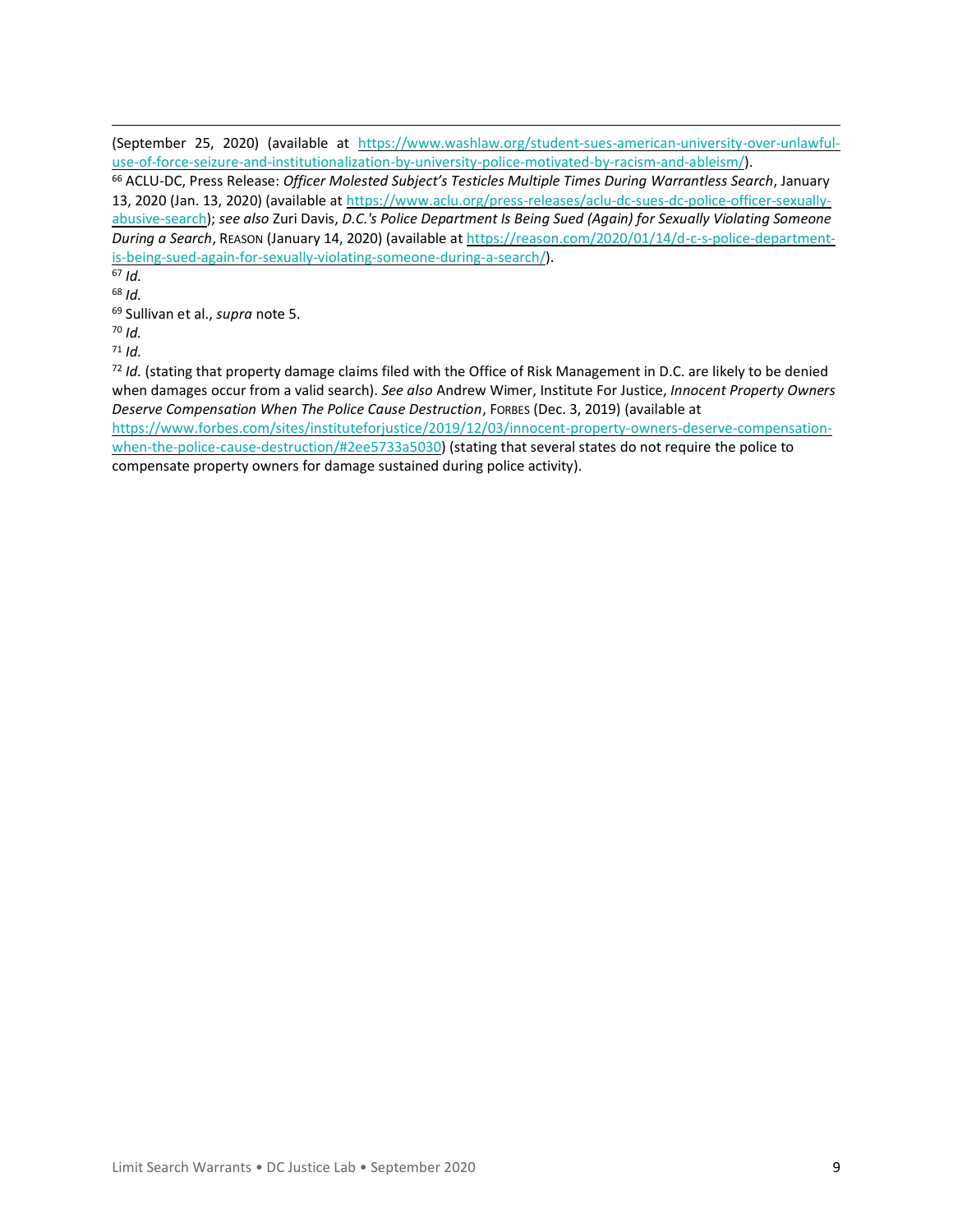# Appendix: Proposed Amendments

### **§ 23–521. Nature and issuance of search warrants.**

(a) Under circumstances described in this subchapter, a judicial officer may issue a search warrant upon application of a law enforcement officer or prosecutor. A warrant may authorize a search to be conducted anywhere in the District of Columbia and may be executed pursuant to its terms.

(b) A search warrant may direct a search of any or all of the following:

(1) one or more designated or described places or premises;

(2) one or more designated or described vehicles;

(3) one or more designated or described physical objects; or

(4) designated persons.

(c) A search warrant may direct the seizure of designated property or kinds of property, and the seizure may include, to such extent as is reasonable under all the circumstances, taking physical or other impressions, or performing chemical, scientific, or other tests or experiments of, from, or upon designated premises, vehicles, or objects.

(d) Property is subject to seizure pursuant to a search warrant if there is probable cause to believe that it —

(1) is stolen or embezzled;

(2) is contraband **other than a controlled substance** or otherwise illegally possessed;

(3) has been used or is possessed for the purpose of being used, or is designed or intended to be used, to commit or conceal the commission of a criminal **felony** offense **other than a controlled substance offense**; or

(4) constitutes evidence of or tends to demonstrate the commission of an **felony** offense **other than a controlled substance offense**, the identity of a person participating in the commission of an **felony** offense **other than a controlled substance offense**, or the identity of a person who is the victim of a crime **felony offense other than a controlled substance offense**.

(e) A search warrant may be addressed to a specific law enforcement officer or to any classification of officers of the Metropolitan Police Department of the District of Columbia or other agency authorized to make arrests or execute process in the District of Columbia.

(f) A search warrant shall contain  $-$ 

(1) the name of the issuing court, the name and signature of the issuing judicial officer, and the date of issuance;

(2) if the warrant is addressed to a specific officer, the name of that officer, otherwise, the classifications of officers to whom the warrant is addressed;

(3) a designation of the premises, vehicles, objects, or persons to be searched, sufficient for certainty of identification;

(4) a description of the property whose seizure is the object of the warrant;

(5) a direction that the warrant be executed during the hours of daylight or, where the judicial officers have found cause therefor, including one of the grounds set forth in section  $23-522(c)(1)$ , an authorization for execution at any time of day or night; and

(6) a direction that the warrant and an inventory of any property seized pursuant thereto be returned to the court on the next court day after its execution.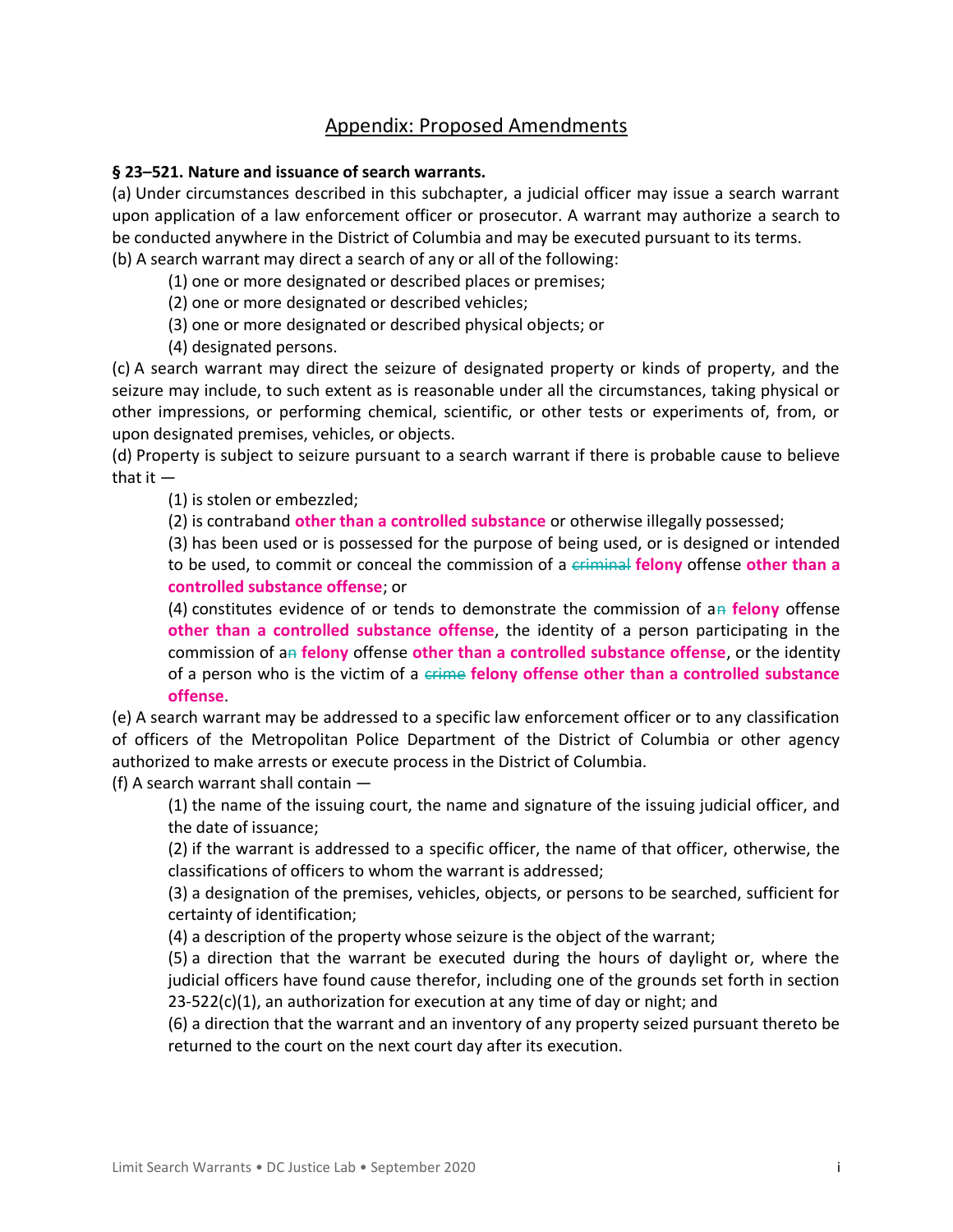### **§ 23–522. Applications for search warrants.**

(a) Each application for a search warrant shall be made in writing, or by telephone or other appropriate means, including facsimile transmissions or other electronic communications, upon oath or affirmation to a judicial officer, pursuant to the Superior Court Rules of Criminal Procedure. **The judicial must, before issuing the warrant, examine on oath the complainant and any witnesses he may produce, and require their affidavits or take their depositions in writing and cause them to be subscribed by the parties making them.**

(b) Each application shall include —

(1) the name and title of the applicant;

(2) a statement that there is probable cause **clear and convincing evidence** to believe that property of a kind or character described in section 23-521(d) is likely to be found in a designated premise, in a designated vehicle or object, or upon designated persons **at that time**;

(3) allegations of fact **other than the commission of a controlled substance offense** supporting such statement**, including:**

**(A) a statement detailing when and how the location of the property was verified;**

**(B) a statement detailing when and how the truthfulness of tip provided by a confidential informant was verified**; and

(4) a request that the judicial officer issue a search warrant directing a search for and seizure of the property in question.

The applicant may also submit depositions or affidavits of other persons containing allegations of fact supporting or tending to support those contained in the application.

(c) The application may also contain a request that the search warrant be made executable at any hour of the day or night upon the ground that there is probable cause **clear and convincing evidence** to believe that (1) it cannot be **safely or effectively** executed during the hours of daylight, (2) the property sought is likely to be removed or destroyed if not seized forthwith, or (3) the property sought is not likely to be found except at certain times or in certain circumstances. Any request made pursuant to this subsection must be accompanied and supported by allegations of fact supporting such request.

**(d) An application for a search warrant shall not be sealed unless a judicial officer finds it is likely that public access to the application would jeopardize public safety or an ongoing investigation. An affidavit shall be sealed for a period of not more than 60 days, unless the time period is extended by a judicial officer upon a motion for good cause shown. Each extension shall be for a period of not more than 30 days.**

### **§ 23–523. Time of execution of search warrants.**

(a) A search warrant shall not be executed more than ten days after the date of issuance and shall be returned to the court after its execution or expiration in accordance with section 23-521(f)(6).

(b) A search warrant may be executed on any day of the week and, in the absence of express authorization in the warrant pursuant to section  $23-521(f)(5)$ , shall be executed only during the hours of daylight. For the purposes of this subsection, the term "hours of daylight" means between 6:00 a.m. and 9:00 p.m.

### **§ 23–524. Execution of search warrants.**

(a) An officer executing a warrant directing a search of a dwelling house or other building or a vehicle shall execute such warrant in accordance with section 3109 of Title 18, United States Code.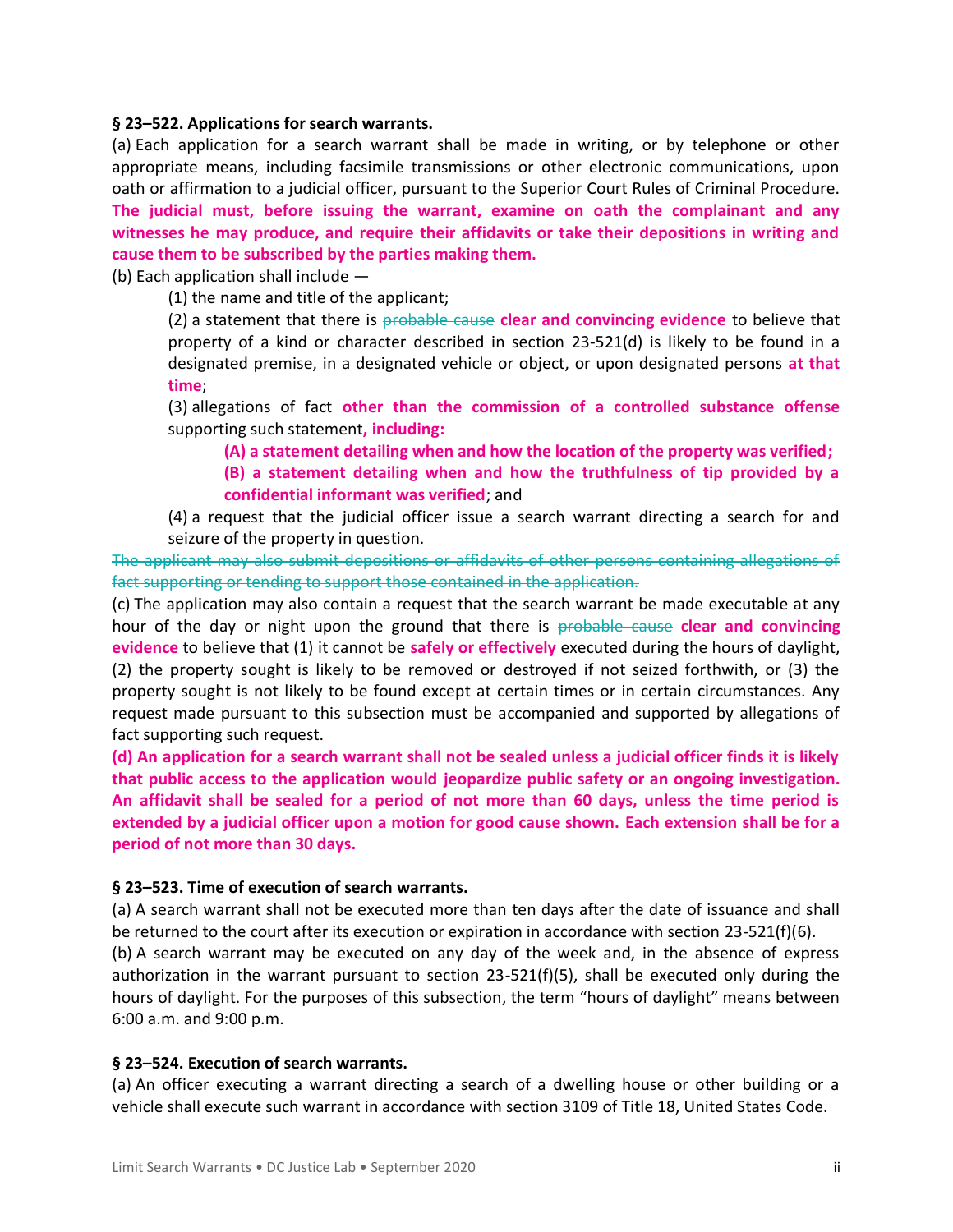(b) An officer executing a warrant directing a search of a person shall give, or make reasonable effort to give, notice of his identity and purpose to the person, and, if such person thereafter resists or refuses to permit the search, such person shall be subject to arrest by such officer pursuant to section 23-581(a) for violation of section 432 of the Revised Statutes of the United States relating to the District of Columbia (D.C. Official Code, sec. 22-405) (resisting a police officer) or other applicable provision of law.

 $(c)$  (1) An officer or agent executing a search warrant shall write and subscribe an inventory setting forth the time of the execution of the search warrant and the property seized under it.

(2) If the search is of a person, a copy of the warrant and of the return shall be given to that person.

(3) If the search is of a place, vehicle, or object, a copy of the warrant and of the return shall be given to the owner thereof if he is present, or if he is not, to an occupant, custodian, or other person present; or if no person is present, the officer shall post a copy of the warrant and of the return upon the premises, vehicle, or object searched.

(d) A copy of the warrant shall be filed with the court whose judge or magistrate authorized its issuance on the next court day after its execution, together with a copy of the return.

(e) An officer or agent executing a search warrant may seize any property discovered in the course of the lawful execution of such warrant if he has probable cause to believe that such property is subject to seizure under section 23-521(d), even if the property is not enumerated in the warrant or the application therefor, and no additional warrant shall be required to authorize such seizure, if the property is fully set forth in the return. Such seizure may include taking physical or other impressions or performing chemical, scientific, or other tests or experiments.

(f) An officer or agent executing a search warrant may take photographs and measurements during the execution.

(g) An officer executing a warrant directing a search of premises or a vehicle may search any person therein **only** (1) to the extent reasonably necessary to protect himself or others from the use of any weapon which may be concealed upon the person, or (2) to the extent reasonably necessary to find property enumerated in the warrant which may be concealed upon the person.

**(h) The officer executing a warrant directing a search of premises may break open any outer or inner door or window to execute the warrant, only if:** 

**(1) After knocking and giving notice of his authority and purpose, 15 seconds elapses and he is refused admittance;** 

**(2) The warrant expressly authorizes the officer to enter within 15 seconds of knocking and announcing his presence and:**

**(A) The warrant application establishes by a preponderance of the evidence that waiting 15 seconds would jeopardize public safety or an ongoing investigation; and**

**(B) The officer makes reasonable efforts to ensure that emergency medical services are available to respond to the scene, if needed.**

**(3) Exigent circumstances arise after the warrant has issued.**

**(i) The officer executing a warrant directing a search of premises shall not point a firearm at an individual, handcuff an individual, or search an individual, unless:** 

**(1) The officer has an objectively reasonable basis to believe the individual is armed and dangerous; or**

**(2) The officer has probable cause to arrest the individual and is placing the individual under arrest.**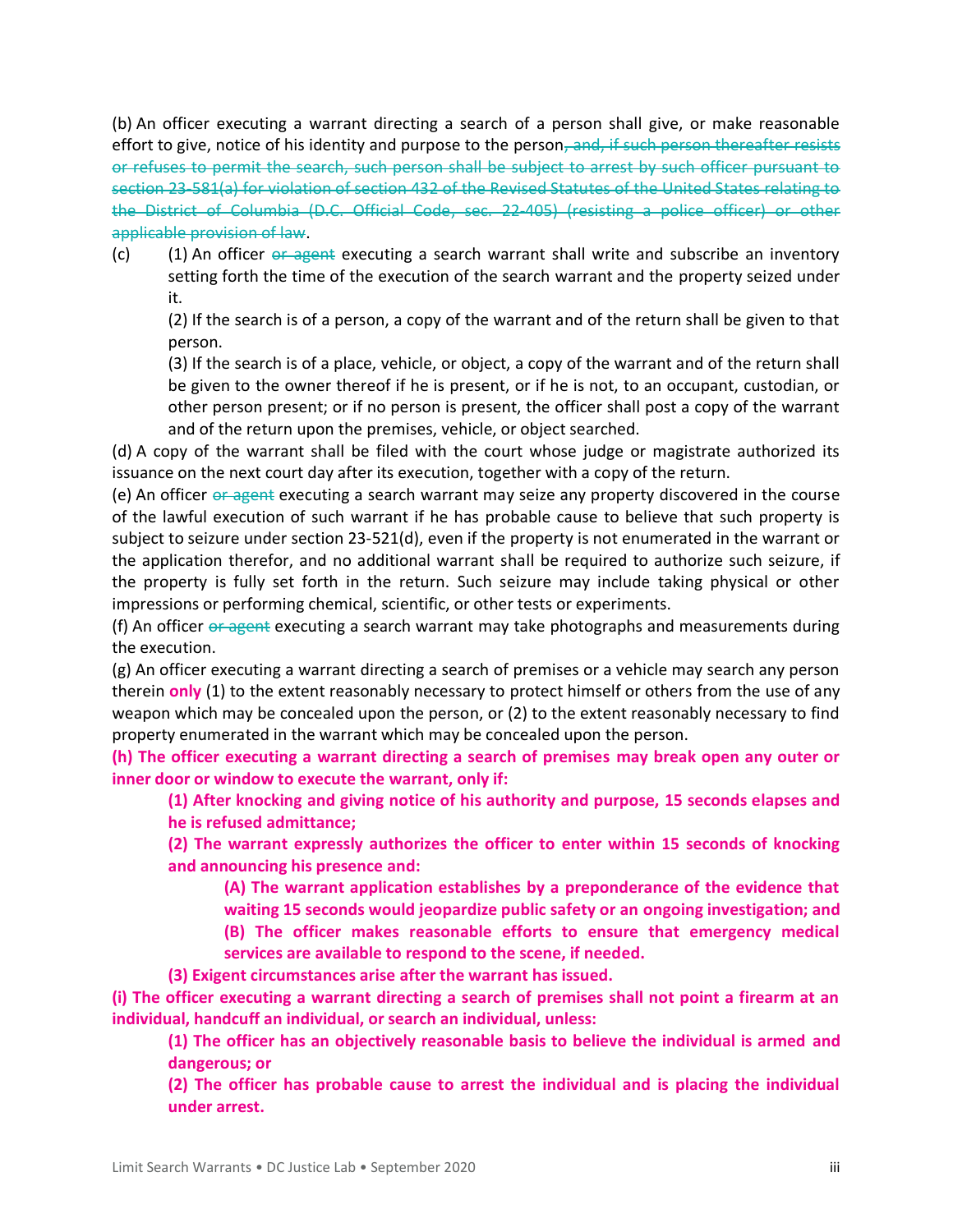### **§ 23–525. Disposition of property.**

A law enforcement officer or a designated civilian employee of the Metropolitan Police Department who seizes property in the execution of a search warrant shall cause it to be safely kept for use as evidence. No property seized shall be released or destroyed except in accordance with law and upon order of a court or of the United States attorney or Corporation Counsel for the District of Columbia [Attorney General for the District of Columbia] or one of their assistants.

### **§ 23–526. Remedies.**

**(a) A search conducted in violation of any of the provisions of this section is invalid.**

**(b) It shall be unlawful for a law enforcement officer to knowingly conduct an invalid search.** 

**(c) Any evidence seized as a result of an invalid search is inadmissible against any person in a criminal trial.**

**(d) If the execution of a search warrant by the Metropolitan Police Department results in damage or destruction of property, the District of Columbia shall reimburse the property owner the reasonable expenses required to replace property or restore property to the condition it was in prior to the search, whichever is less.**

### **§ 48-921.02. Search warrants; issuance, execution and return; property inventory; filing of proceedings; interference with service.**

(a) Except as provided in subsection (a-1) of this section, a search warrant may be issued by any judge of the Superior Court of the District of Columbia or by a United States Magistrate for the District of Columbia when any controlled substances are manufactured, possessed, controlled, sold, prescribed, administered, dispensed, or compounded, in violation of the provisions of the District of Columbia Uniform Controlled Substances Act of 1981 [D.C. Law 4-29], and any such controlled substances and any other property designed for use in connection with such unlawful manufacturing, possession, controlling, selling, prescribing, administering, dispensing, or compounding may be seized thereunder, and shall be subject to such disposition as the Court may make thereof and such controlled substances may be taken on the warrant from any house or other place in which they are concealed.

(a-1) A search warrant shall not be issued if the sole basis for its issuance would be the possession or transfer without remuneration of marijuana weighing one ounce or less.

(b) A search warrant cannot be issued but upon probable cause supported by affidavit particularly describing the property and the place to be searched.

(c) The judge or Magistrate must, before issuing the warrant, examine on oath the complainant and any witnesses he may produce, and require their affidavits or take their depositions in writing and cause them to be subscribed by the parties making them.

(d) The affidavits or depositions must set forth the facts tending to establish the grounds of the application or probable cause for believing that they exist.

(e) If the judge or Magistrate is thereupon satisfied of the existence of the grounds of the application or that there is probable cause to believe their existence, he shall issue a search warrant, signed by him, to the Chief of Police of the District of Columbia or any member of the Metropolitan Police Department, the Chief or any member of the District of Columbia Housing Authority Police Department, or the Chief or any member of the United States Park Police, stating the particular grounds or probable cause for its issue and the names of the persons whose affidavits have been taken in support thereof, and commanding the Chief of Police or member of the Metropolitan Police Department, the Chief or member of the District of Columbia Housing